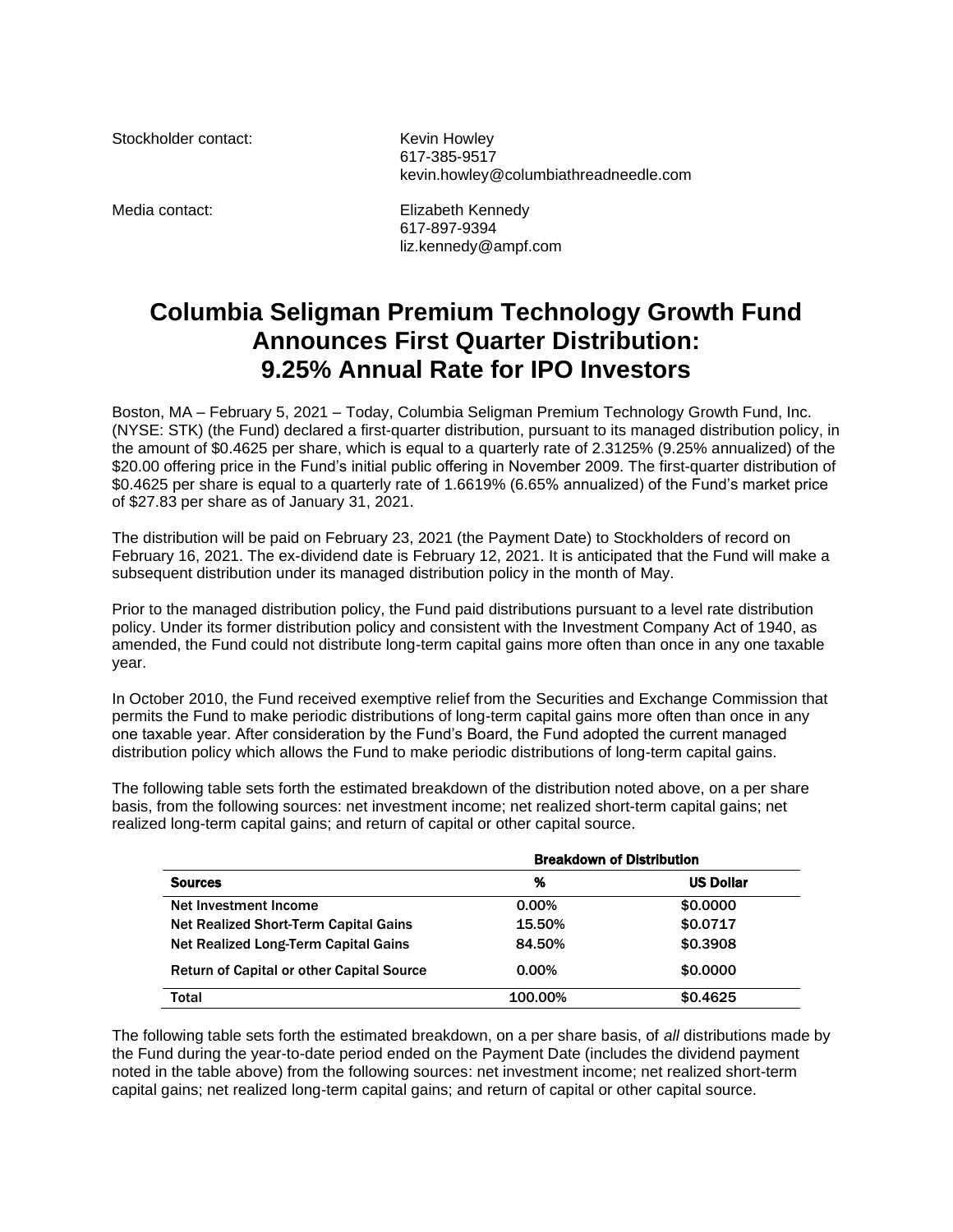|                                                  | Year-To-Date Period Ended on the Payment Date |                  |  |
|--------------------------------------------------|-----------------------------------------------|------------------|--|
| <b>Sources</b>                                   | %                                             | <b>US Dollar</b> |  |
| Net Investment Income                            | 0.00%                                         | \$0.0000         |  |
| Net Realized Short-Term Capital Gains            | 15.50%                                        | \$0.0717         |  |
| Net Realized Long-Term Capital Gains             | 84.50%                                        | \$0.3908         |  |
| <b>Return of Capital or other Capital Source</b> | 0.00%                                         | \$0,0000         |  |
| Total                                            | 100.00%                                       | \$0.4625         |  |

Breakdown of All Distributions Paid Through

Historically, the Fund has distributed more than its income and net realized capital gains, which has resulted in Fund distributions substantially consisting of return of capital or other capital source. A return of capital may occur, for example, when some or all of the money that you invested in the Fund is paid back to you. A return of capital distribution does not necessarily reflect the Fund's investment performance and should not be confused with "yield" or "income." As of the payment date of the current distribution, all Fund distributions paid in 2021 (as estimated by the Fund based on current information) are from the earnings and profits of the Fund and not a return of capital. This could change during the remainder of the year, as further described below.

The amounts, sources and percentage breakdown of the distributions reported above are only estimates and are not being provided for, and should not be used for, tax reporting purposes. The actual amounts, sources and percentage breakdown of the distribution for tax reporting purposes, which may include return of capital, will depend upon the Fund's investment experience during the remainder of its fiscal year and may be subject to changes based on tax regulations.

*The following table sets forth (i) the average annual total return of a share of the Fund's common stock at net asset value (NAV) for the 5-year period ended January 31, 2021 and (ii) the Fund's annualized distribution rate, for the same period, expressed as a percentage of the NAV price of a share of the Fund's common stock at January 31, 2021.* 

| Average Annual Total NAV Return for the 5-year Period Ended January 31, 2021                                                 | 25.31% |
|------------------------------------------------------------------------------------------------------------------------------|--------|
| Annualized Distribution Rate as a Percentage of January 31, 2021 NAV Price<br>(For the 5-year Period ended January 31, 2021) | 6.76%  |

*The following table sets forth (i) the average annual total return of a share of the Fund's common stock at net asset value (NAV) for the period since inception of Fund investment operations through the period noted and (ii) the Fund's annualized distribution rate, for the same period, expressed as a percentage of the NAV price of a share of the Fund's common stock at January 31, 2021. Average annual total return of a share of the Fund's common stock at NAV for the period since inception of Fund Investment operations through the period noted includes the 4.50% sales load assessed to IPO investors.*

| Average Annual Total NAV Return for the Period Since Inception of Investment<br>Operations (November 30, 2009) Through January 31, 2021                                                 | 15.33% |
|-----------------------------------------------------------------------------------------------------------------------------------------------------------------------------------------|--------|
| Annualized Distribution Rate as a Percentage of January 31, 2021 NAV Price<br>(For the Period Since Inception of Investment Operations (November 30, 2009)<br>through January 31, 2021) | 6.59%  |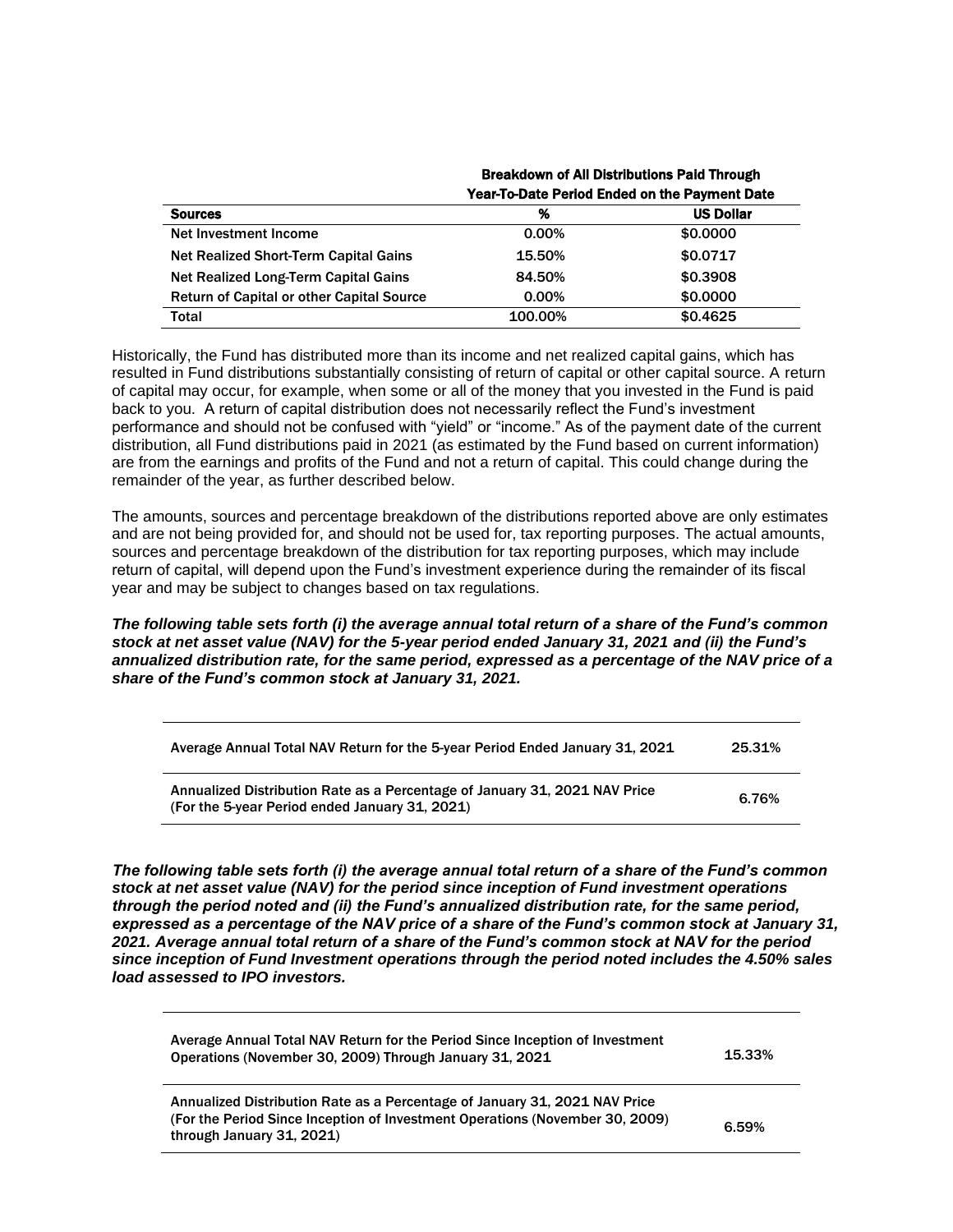*The following table sets forth (i) the cumulative total return (at NAV) of a share of the Fund's common stock for the year-to-date period ended January 31, 2021 and (ii) the Fund's distribution rate, for the same period, expressed as a percentage of the NAV price of a share of the Fund's common stock at January 31, 2021.*

| Cumulative Total NAV Return for the Year-to-Date Period Ended January 31, 2021                                          | 3.20%                                                                 |
|-------------------------------------------------------------------------------------------------------------------------|-----------------------------------------------------------------------|
| Distribution Rate as a Percentage of January 31, 2021 NAV Price<br>(For the Year-to-Date Period Ended January 31, 2021) | $0.00\%$ - N/A -<br>no<br>distributions<br>made during<br>this period |

You should not draw any conclusions about the Fund's investment performance from the amount of the distributions noted in the tables above or from the terms of the Fund's distribution policy.

The Fund or your financial professional will send you a Form 1099-DIV for the calendar year that will tell you how to report these distributions on your US federal income tax return. For tax purposes, the Fund is required to report unrealized gains or losses on certain non-US investments as ordinary income or loss, respectively. Accordingly, the amount of the Fund's total distributions that will be taxable as ordinary income may be different than the amount of the distributions from net investment income reported above.

The Board may change the Fund's distribution policy and the amount or timing of the distributions, based on a number of factors, including, but not limited to, the amount of the Fund's undistributed net investment income and net short- and long-term capital gains and historical and projected net investment income and net short- and long-term capital gains.

The Fund is a closed-end investment company that trades on the New York Stock Exchange.

## **Past performance does not guarantee future results.**

## Important Disclosures:

*Investors should consider the investment objectives, risks, charges, and expenses of the Fund carefully before investing. You can obtain the Fund's most recent periodic reports and other regulatory filings by contacting your financial advisor or visiting www.columbiathreadneedleus.com. These reports and other filings can also be found on the Securities and Exchange Commission's EDGAR Database. You should read these reports and other filings carefully before investing.*

The Fund expects to receive all or some of its current income and gains from the following sources: (i) dividends received by the Fund that are paid on the equity and equity-related securities in its portfolio; and (ii) capital gains (short-term and long-term) from option premiums and the sale of portfolio securities. It is possible that the Fund's distributions will at times exceed the earnings and profits of the Fund and therefore all or a portion of such distributions may constitute a return of capital as described below. A return of capital is a return of your original investment. A return of capital distribution does not necessarily reflect the Fund's investment performance and should not be confused with "yield" or "income." You should not draw any conclusions about the Fund's investment performance from the amount of this distribution or from the Fund's distribution policy.

Distributions that qualify as a return of capital are a return of some or all of your original investment in the Fund. A return of capital reduces a stockholder's tax basis in his or her shares. Once the tax basis in your shares has been reduced to zero, any further return of capital may be taxable as capital gain. Shareholders should consult their tax advisor or tax attorney for proper treatment.